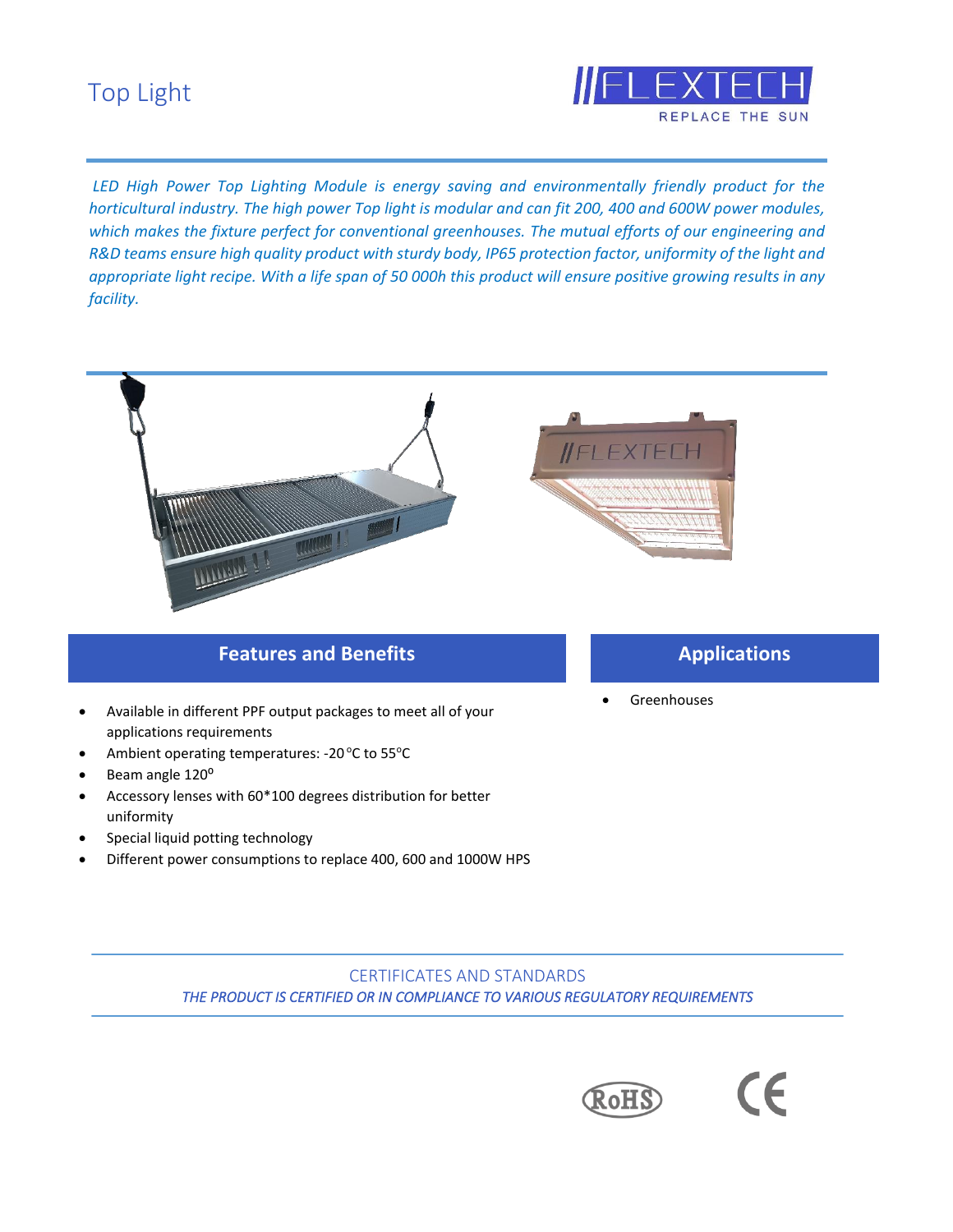# Product Selection Guide

| Product Group | Power<br>(W) | $PPF(\mu mol/s)$ | Spectrum          |
|---------------|--------------|------------------|-------------------|
| Top light     | 200          | ~520             | <b>Twin Peaks</b> |
| Top light     | 400          | $^{\sim}1040$    | <b>Twin Peaks</b> |
| Top light     | 600          | $^{\sim}$ 1560   | <b>Twin Peaks</b> |
| Top light     | 200          | $^{\sim}600$     | <b>Red Blast</b>  |
| Top light     | 400          | $^{\sim}$ 1200   | <b>Red Blast</b>  |
| Top light     | 600          | $^{\sim}$ 1800   | <b>Red Blast</b>  |

## Technical Data

| <b>General Characteristics</b> |         |
|--------------------------------|---------|
| Average Rated Life (hrs)       | >50000  |
| <b>Energy Saving Product</b>   | Yes     |
| <b>Switching Cycle</b>         | >50000X |
| <b>IP Factor</b>               | IP 65   |
| Length (mm)                    | 825     |
| Width (mm)                     | 320     |
| Height (mm)                    | 121     |
| Product Weight (kg)            | 12      |

#### **Light Distribution Curve**

#### **Twin Peaks**



#### **Red Blast**



| <b>Electrical Characteristics</b>   |              |
|-------------------------------------|--------------|
| Nominal Rated Wattage (W)           | 200/400/600  |
| Voltage (V)                         | 120~277      |
| Frequency (Hz)                      | 50/60        |
| Power Factor                        | > 0.9        |
| Dimmable                            | No           |
| <b>Starting Time</b>                | < 1s         |
| <b>Optical Characteristics:</b>     |              |
| Beam Angle (deg)                    | 120°/60x100° |
| Rated Average PPF (µmol/s)          | See Table 1  |
| LLMF - End Nominal Lifetime         | 70%          |
| <b>Temperature Characteristics:</b> |              |
| Maximum Case Temperature (°C)       | 65           |
| Operating Temperature (°C)          | 0 to 65      |
| Storage Temperature (°C)            | -30 to 80    |